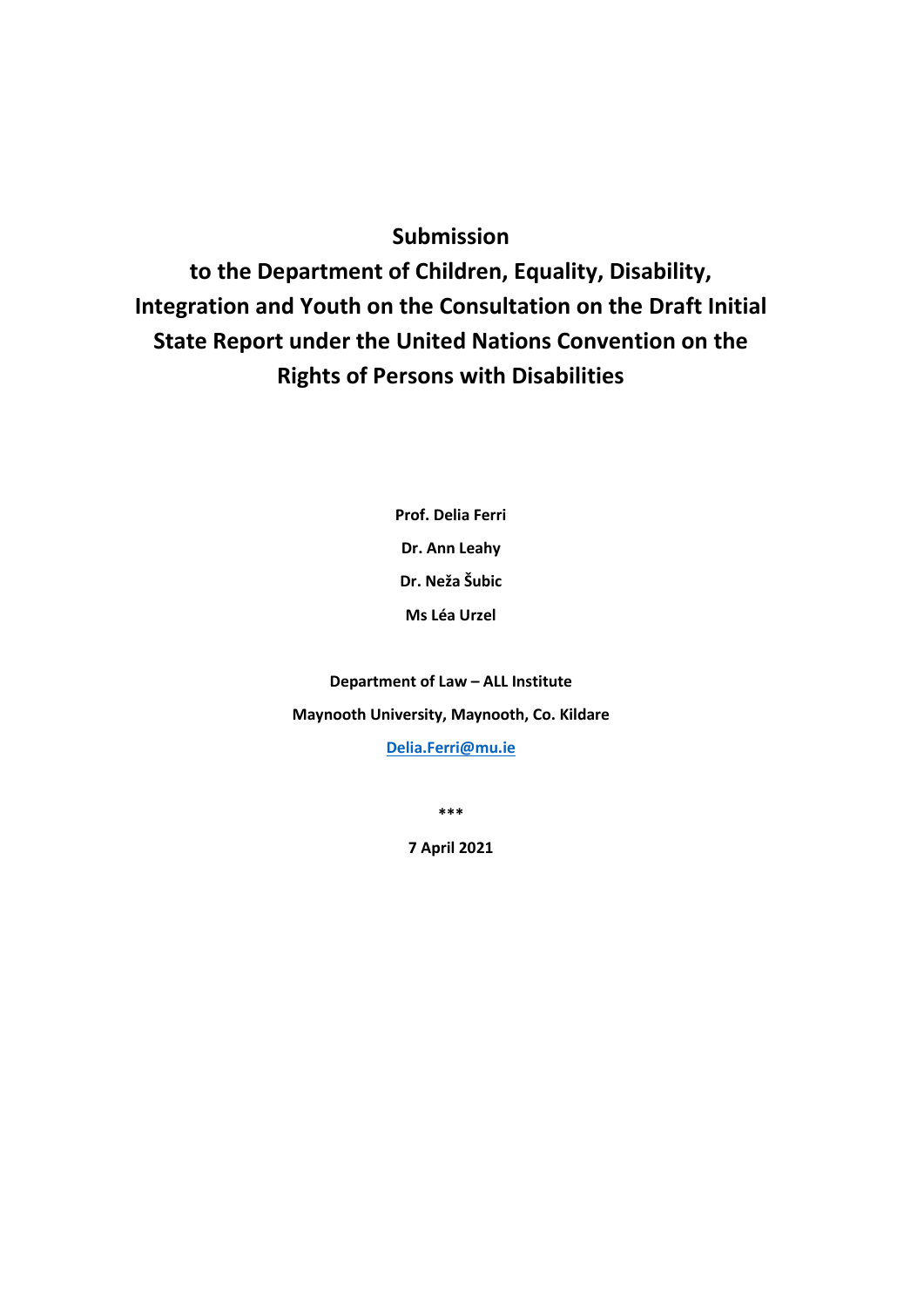# **Table of Contents**

| 1. |      |                                                                   |  |  |
|----|------|-------------------------------------------------------------------|--|--|
|    | 1.1. |                                                                   |  |  |
|    | 1.2. |                                                                   |  |  |
|    | 1.3. |                                                                   |  |  |
| 2. |      |                                                                   |  |  |
|    | 2.1. |                                                                   |  |  |
|    | 2.2. |                                                                   |  |  |
|    | 2.3. |                                                                   |  |  |
| 3. |      |                                                                   |  |  |
|    | 3.1. | Accessibility of Cultural Venues, Goods, Services, Activities  12 |  |  |
|    | 3.2. |                                                                   |  |  |
|    | 3.3. |                                                                   |  |  |
|    | 3.4. |                                                                   |  |  |
| 4. |      |                                                                   |  |  |
| 5. |      |                                                                   |  |  |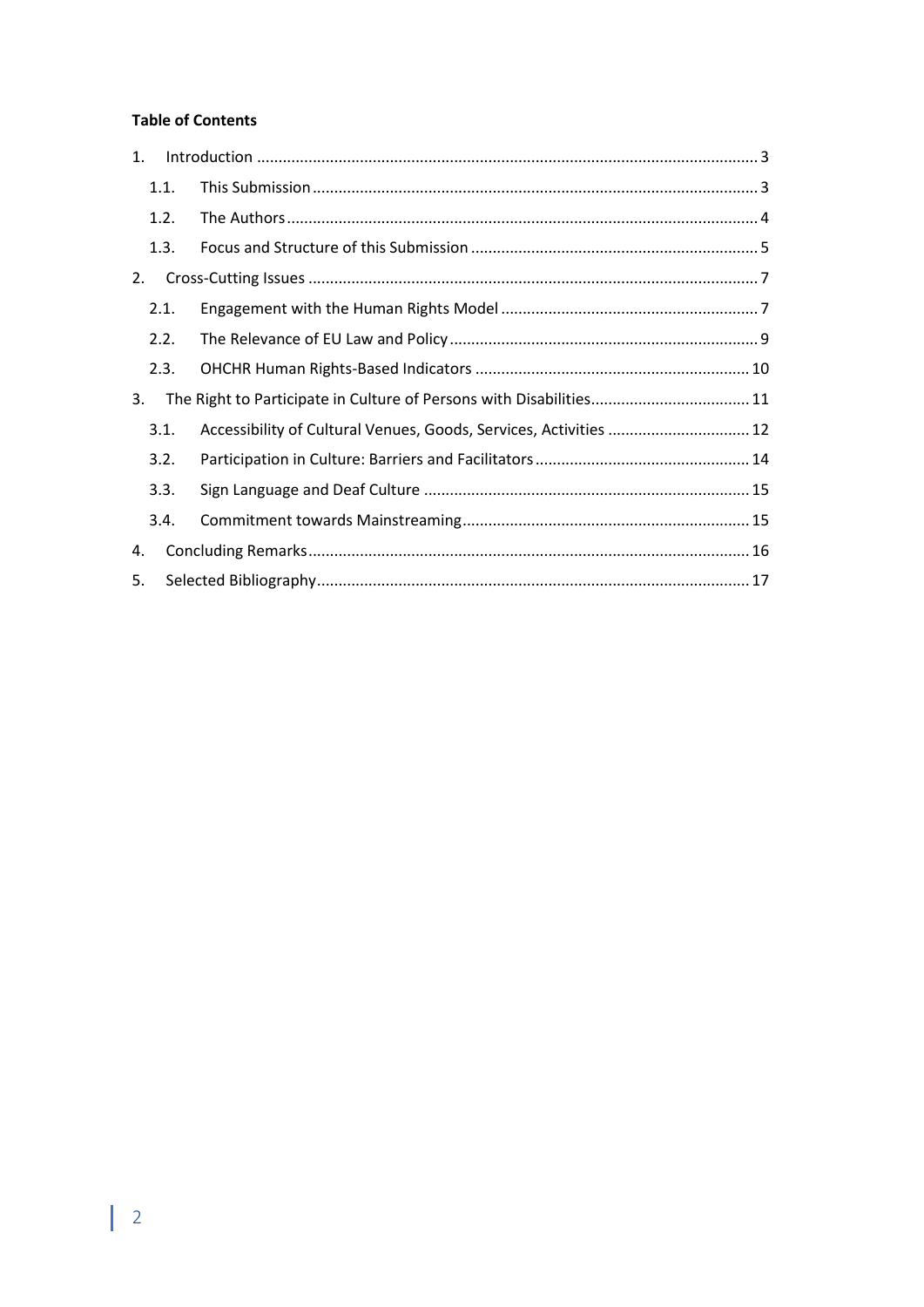### <span id="page-2-0"></span>**1. Introduction**

### <span id="page-2-1"></span>*1.1.This Submission*

In compliance with Article 35 of the UN Convention on the Rights of persons with Disabilities (CRPD), which lays out the reporting obligations of States Parties, Ireland is currently drafting its Initial State Report to be submitted to the Committee on the Rights of Persons with Disabilities (hereinafter 'the CRPD Committee'). The Initial State Report must comprehensively illustrate the measures adopted to implement the CRPD and the progress made in that regard. The *Guidelines on treaty-specific document to be submitted by states parties under Article 35, paragraph 1, of the Convention on the Rights of Persons with Disabilities* (hereinafter 'the Guidelines'), released by the CRPD Committee in 2009, also indicates that 'States should consider the reporting process, including the process of preparation of their reports, not only as a means to ensure compliance with their international obligations, but also as an *opportunity to take stock of the state of human rights protection within their jurisdiction for the purpose of more efficient policy planning* and implementation of the Convention'.<sup>1</sup> In line with Article 4(3) and 35(4) CRPD, these Guidelines indicate that 'States Parties should encourage and facilitate the *involvement of nongovernmental organizations, including organizations of persons with disabilities in the*  preparation of reports<sup>'</sup>.<sup>2</sup> Furthermore, they suggest that '[s]uch *constructive engagement* on the part of these organizations will enhance the quality of reports as well as promote the enjoyment by all of the rights protected by the Convention'.

The CRPD Committee, in its General Comment No. 7 on Article 4(3) and 33(3) on the participation of persons with disabilities in the implementation and monitoring of the Convention, also highlights that civil society organisations have a role to play in supporting and monitoring the implementation of the Convention.<sup>3</sup> In doing so, it indicates that civil society organisations must be understood as including 'research organizations/institutes, organizations of service providers and other private stakeholders'. 4

In compliance with the text of the Convention and with the abovementioned Guidelines, prior to the finalisation and submission of the report, the Department of Children, Equality, Disability, Integration and Youth (hereinafter 'DCEDIY') has engaged in a wide process of consultation of interested stakeholders and members of the public on the Draft Initial Report. This consultation process was announced by the Minister of State with responsibility for Disability, Ms. Anne Rabbitte T.D., on 3December 2021. The objective of this consultation is to ensure that the input of key stakeholders, in particular persons with disabilities and their representative organisations, is captured and accounted for in the final document. We acknowledge that the Irish Government has also provided funding to establish a Disability Participation and Consultation Network, comprised mainly of organisations of persons with

<sup>1</sup> UN Committee on the Rights of Persons with Disabilities, *Guidelines on treaty-specific document to be submitted by states parties under article 35, paragraph 1, of the Convention on the Rights of Persons with Disabilities*, 18 November 2009, CRPD/C/2/3, available at:<https://www.refworld.org/docid/4eef08452.html> para. 3 (emphasis added).

 $2$  Ibid.

<sup>3</sup> UN Committee on the Rights of Persons with Disabilities, *General comment No. 7 (2018) on the participation of persons with disabilities, including children with disabilities, through their representative organizations, in the implementation and monitoring of the Convention* CRPD/C/GC/7 (9 November 2018) available from <https://www.ohchr.org/en/hrbodies/crpd/pages/gc.aspx> 4 Ibid. para. 14.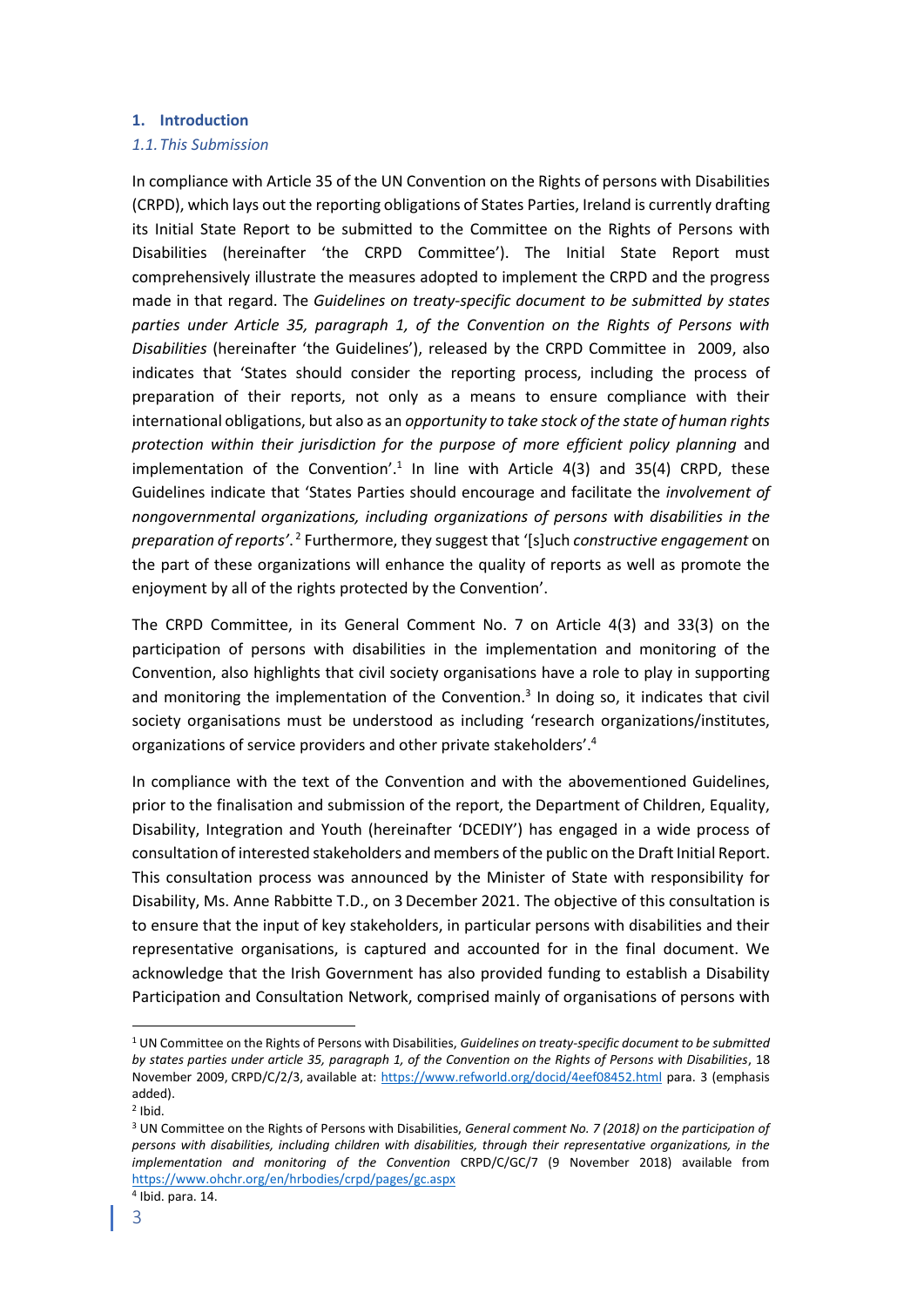disabilities, recognising the key and vital role of organisations of persons with disabilities in the implementation of the CRPD and in the advancement of disability rights.<sup>5</sup> We welcome this commitment of the DCEDIY to engage in and organise this consultation process.

In line with the CRPD Committee's approach, we also welcome the opportunity offered by this process to participate with a **research-informed submission**. This submission has been prepared by Prof. Delia Ferri, in conjunction with Dr. Ann Leahy, Dr. Neža Šubic and Ms Léa Urzel. It has been developed within the remit of a large-scale project entitled *Protecting the Right to Culture of Persons with Disabilities and Enhancing Cultural Diversity through European Union Law: Exploring New Paths* (DANCING), as part of the commitment to contribute to policy processes and to the advancement of disability rights. The DANCING Project is funded by the European Research Council (ERC) Consolidator, under Grant No. 864182, with Prof. Delia Ferri as the Principal Investigator. The submission is made by the authors in a personal capacity and not on behalf of the Department of Law of Maynooth University (MU), or the MU Assisting Living & Learning (ALL) Institute. The views and opinions expressed in this submission are those of the authors and do not necessarily reflect the official policy of MU.

# <span id="page-3-0"></span>*1.2.The Authors*

Prof. Ferri, Dr. Leahy, Dr. Šubic and Ms Urzel have distinguished expertise on disability rights (and, more broadly, on human rights), as well as on equality, intersectionality, and inclusion.

**Delia Ferri** is a Professor of Law at Maynooth University and co-Director of the ALL Institute. She is affiliated researcher at the DIRPOLIS Institute (Institute of Law, Politics and Development) of Scuola Superiore Sant'Anna (Italy) within the research cluster on social rights, social inclusion and disability, and a fellow at the Burton Blatt Institute of Syracuse University (USA). Since 2018, she has been a member of the Royal Irish Academy (RIA) Standing Committee in International Affairs (SCIA). Delia is Principal Investigator (PI) of the project *[Protecting the Right to Culture of Persons with Disabilities and Enhancing Cultural](https://ercdancing.maynoothuniversity.ie/)  [Diversity through European Union Law: Exploring New Paths \(DANCING\)](https://ercdancing.maynoothuniversity.ie/)*, for which she was awarded an ERC Consolidator grant of  $\epsilon$ 2 million. She is also co-investigator in the project *[SHAPES](https://shapes2020.eu/)*, funded by the EU Horizon 2020 programme and led by the ALL Institute. Her research in this project focuses on regulatory frameworks to support independence and enhanced quality of life for older people, in particular older people with disabilities. She also holds a position of co-investigator in the project *[Rethinking Digital Copyright Law for a](https://www.recreating.eu/)  [Culturally Diverse, Accessible, Creative Europe](https://www.recreating.eu/)* (*ReCreating Europe*), led by Scuola Superiore Sant'Anna Pisa, and funded by the EU Horizon 2020 programme. Within this project, Delia investigates access to digital cultural goods for people with disabilities, from an intersectional perspective. Moreover, since 2004, Delia has authored [several academic publications](https://www.maynoothuniversity.ie/law/our-people/delia-ferri#3) and taken part in policy-oriented studies on the rights of persons with disabilities, participatory processes and cultural diversity.

**Ann Leahy** is a Postdoctoral Researcher with the DANCING project. Her PhD, completed at the Department of Sociology of Maynooth University, was an interdisciplinary study of the

<sup>5</sup> <http://www.justice.ie/en/JELR/Pages/PR20000172>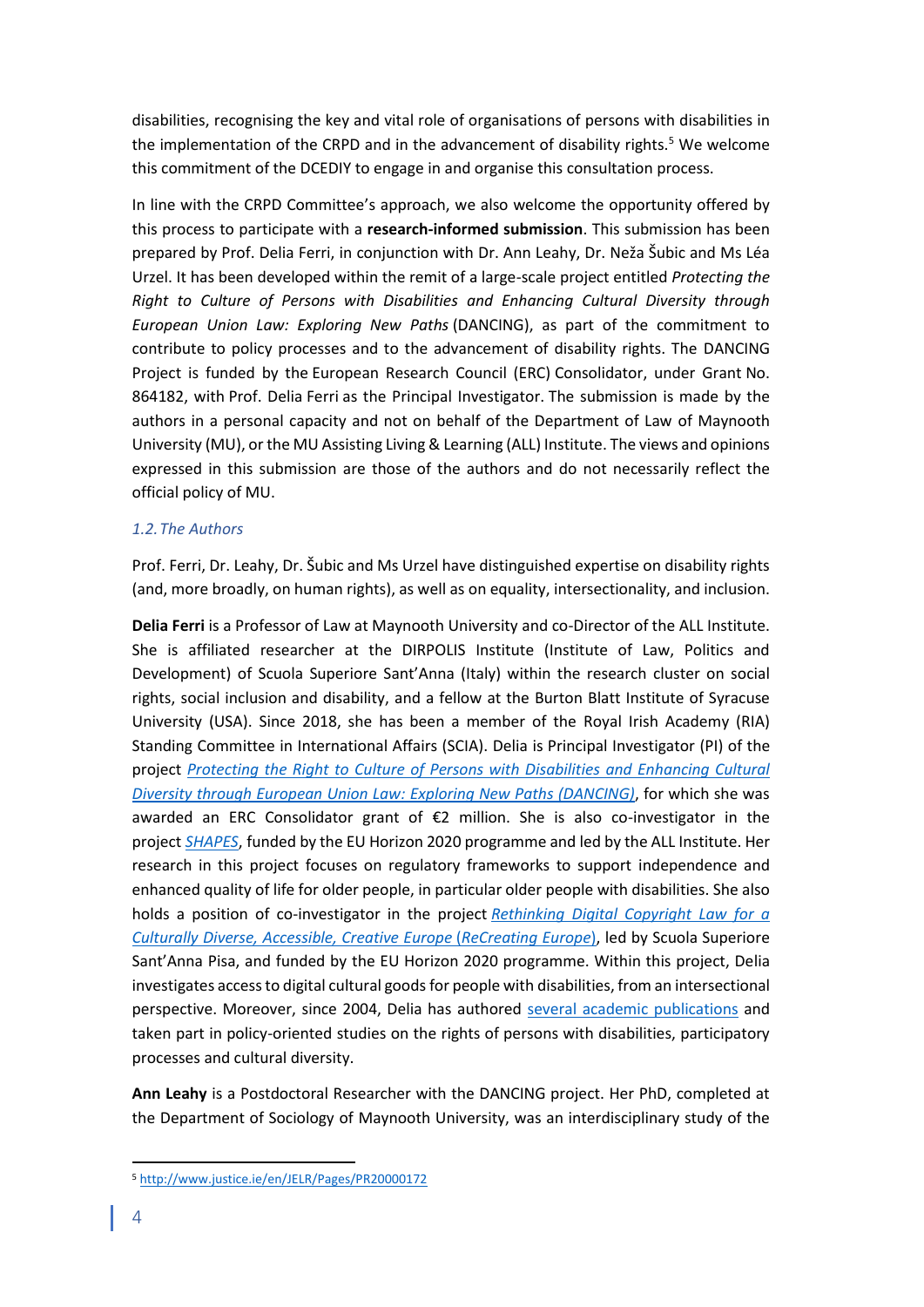intersection between disability and ageing. She is the author of a book on that subject (forthcoming from Policy Press), the writing of which was supported by a prestigious Irish Research Council Postdoctoral Fellowship. She worked for many years in the voluntary sector in Ireland including at Age & Opportunity (where she was Assistant CEO) and at Social Justice Ireland (where she was an Irish Research Council Scholar). In those roles she contributed to many policy and research processes in a range of areas of social policy including ageing, disability, poverty and health. She has served on many inter-agency committees and consultative fora. She has a background in law and worked as a solicitor early in her career.

**Neža Šubic** is a Postdoctoral Researcher with the DANCING project. Neža is specialised in EU law and in human rights law. She has taught in the area of EU law both at UCD and at Maynooth University, and has published in the fields of EU law and human rights law in both Irish and international journals. Prior to commencing her PhD studies, Neža worked as an assistant lawyer at the European Court of Human Rights (ECtHR) in Strasbourg, and completed traineeships at various Slovene national courts, and at the Legal Service of the European Commission in Brussels. Neža holds an LL.B. from the University of Ljubljana, and an LL.M. from the University of Edinburgh. In 2017, she passed the Slovene State Examination in Law.

**Léa Urzel** is a PhD candidate with the DANCING project. Her PhD research, at the Department of Law, Maynooth University, investigates the disability dimension of cultural production in the European Union. She has completed traineeships at the Office of the Special Rapporteur on the Rights of Persons with Disabilities, and at the NGO Humanity & Inclusion. Prior to starting her PhD studies, she also joined the Directorate-General for Employment, Social Affairs and Inclusion of the European Commission as a trainee. Léa holds an LL.B. from the University of Nantes, and studied European and International Law at the University of Helsinki. In 2018, she completed a LL.M. in International and Comparative Disability Law and Policy at the National University of Ireland, Galway.

| <b>Name</b>                     | <b>Prof. Delia Ferri</b>   |
|---------------------------------|----------------------------|
| Personal/Organisation's Address | <b>Department of Law</b>   |
|                                 | New House - South Campus   |
|                                 | <b>Maynooth University</b> |
|                                 | Maynooth, Co. Kildare      |
| Phone number                    | 01 474 7210                |
| Email address                   | Delia.ferri@mu.ie          |

#### **Contact Details**

### <span id="page-4-0"></span>*1.3.Focus and Structure of this Submission*

This submission aims to **support the drafting** of the Initial State Report and to provide **constructive feedback** from a policy research perspective on the draft that has been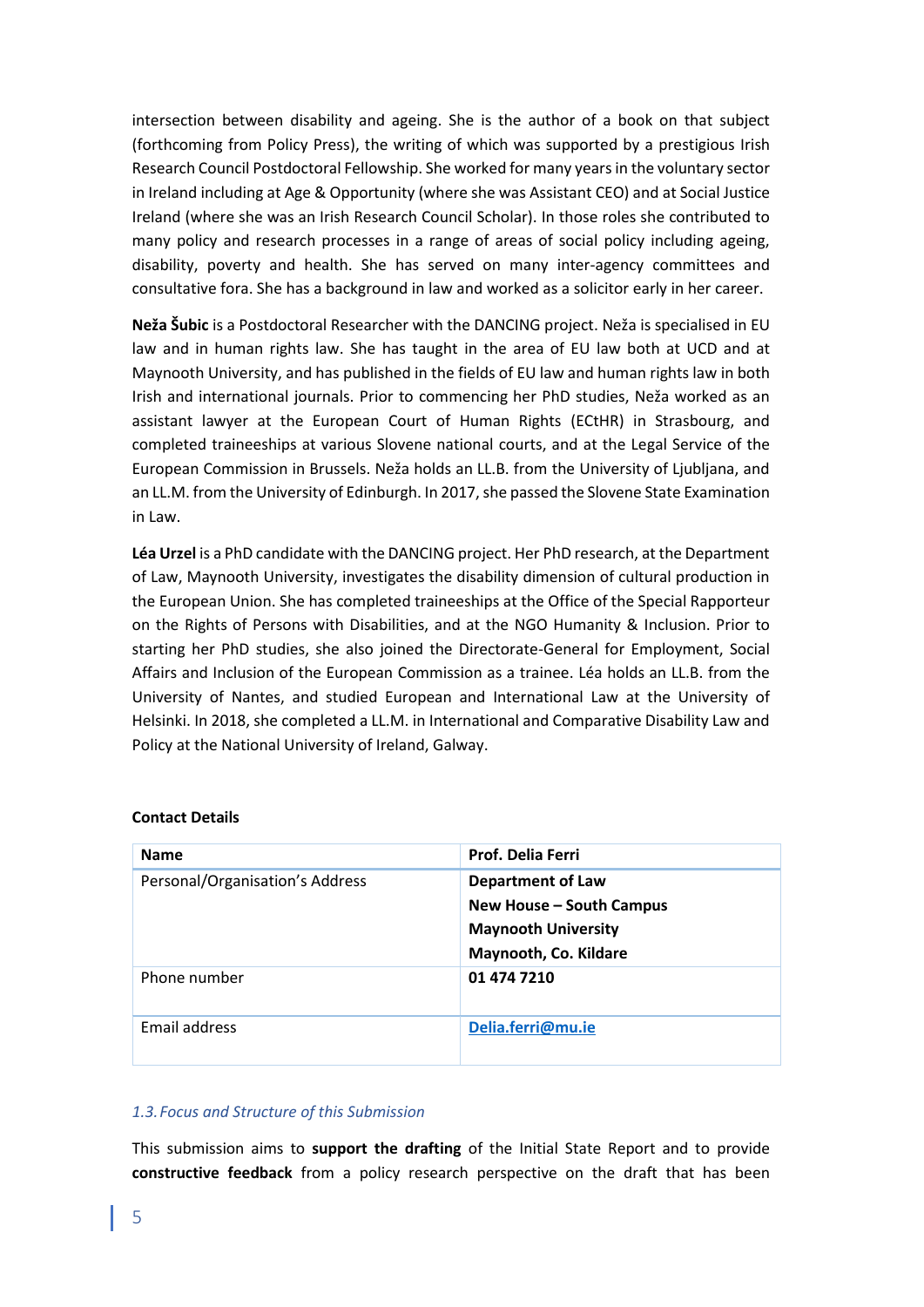published (hereafter, the Draft Initial Report). With this in mind, this **research-led contribution** is divided into two main sections followed by brief concluding remarks.

**Section 2** highlights some **cross-cutting issues that should be considered in the finalisation of the Initial State Report,** providing comparative insights. In particular, it emphasises the necessity to engage further with the human rights model of disability that underpins the CRPD. It also suggests that the Initial State Report might engage more with relevant European Union (EU) law, as well as EU funds available to Ireland, tallying with the information provided by the EU itself in its own report to the CRPD Committee<sup>6</sup>. It then argues that engagement with human rights indicators would greatly enrich the report. **Section 3** provides constructive feedback on how **participation in cultural life of persons with disabilities** is dealt with in the Draft Initial Report. It deliberately focuses on cultural issues emerging under Articles 9, 21 and 30 CRPD. Section 3 is informed by the view that culture is essential to end the marginalisation of persons with disabilities and to facilitate full participation in the life of communities. <sup>7</sup> The importance of culture in approaches to disability is reflected in the statement of the then Special Rapporteur on the rights of persons with disabilities, Catalina Devandas-Aguilar, that 'neither awareness-raising programmes nor the generalization of anti-discrimination measures will alone suffice' for disability to be embraced as part of human diversity and that 'what is needed is a cultural transformation of the way society relates to the difference of disability'. $8$  This is consistent with the focus within the field of disability studies in recent decades on culture, on the potential of people with disabilities to influence it, and on disability as a lens with potential for reinterpretation and transformation of mainstream culture.<sup>9</sup> Furthermore, as we contend in the DANCING Project, the loss of opportunities to participate in cultural life for people with disabilities also entails a loss for the society as a whole because of the lack of cultural diversity resulting from such an inaccessible and exclusionary cultural realm.

This submission is informed by the human rights model of disability enshrined in the CRPD. It takes into account relevant international law, as well as EU law, and relies on wellestablished disability law scholarship and disability studies literature. It is also informed by a wide-ranging review that we have undertaken in recent months of documents available from the CRPD Committee's website, including reports that have been submitted by EU countries that are parties to the CRPD up until January 2021. We reviewed reports of States Parties to the CRPD for all 25 EU countries that have submitted reports, plus the UK and the EU, as well

<sup>6</sup> Initial report of States parties due in 2012 European Union. Distr.: General 3 December 2014. CRPD/C/EU/1 <sup>7</sup> Council of Europe (CoE), *Human Rights: A Reality for All. Strategy on the Rights of Persons with Disabilities 2017- 2023*. (2017) Available at [https://www.coe.int/en/web/disability/strategy-2017-2023;](https://www.coe.int/en/web/disability/strategy-2017-2023) Damjan Tatic, *Access for People with Disabilities to Culture, Tourism, Sports and Leisure Activities: Towards Meaningful and Enriching Participation* (2015). Council of Europe Disability Action Plan. Available at: [https://rm.coe.int/16805a2a23%20\(2017](https://rm.coe.int/16805a2a23%20(2017)

<sup>8</sup> Catalina Devandas-Aguilar, *Rights of Persons with Disabilities. Report of the Special Rapporteur on the rights of persons with disabilities* (A/HRC/43/41) (2019), 75. Available fro[m https://undocs.org/en/A/HRC/43/41](https://undocs.org/en/A/HRC/43/41) <sup>9</sup> See, for example, Tanya Titchkosky, *Disability, self, and society* (University of Toronto Press 2003); Dan Goodley, *Disability studies: An interdisciplinary introduction* (SAGE 2011); and Anne Waldschmidt, 'Disability–Culture– Society: Strengths and weaknesses of a cultural model of dis/ability' (2018) 12(2) *ALTER* 65.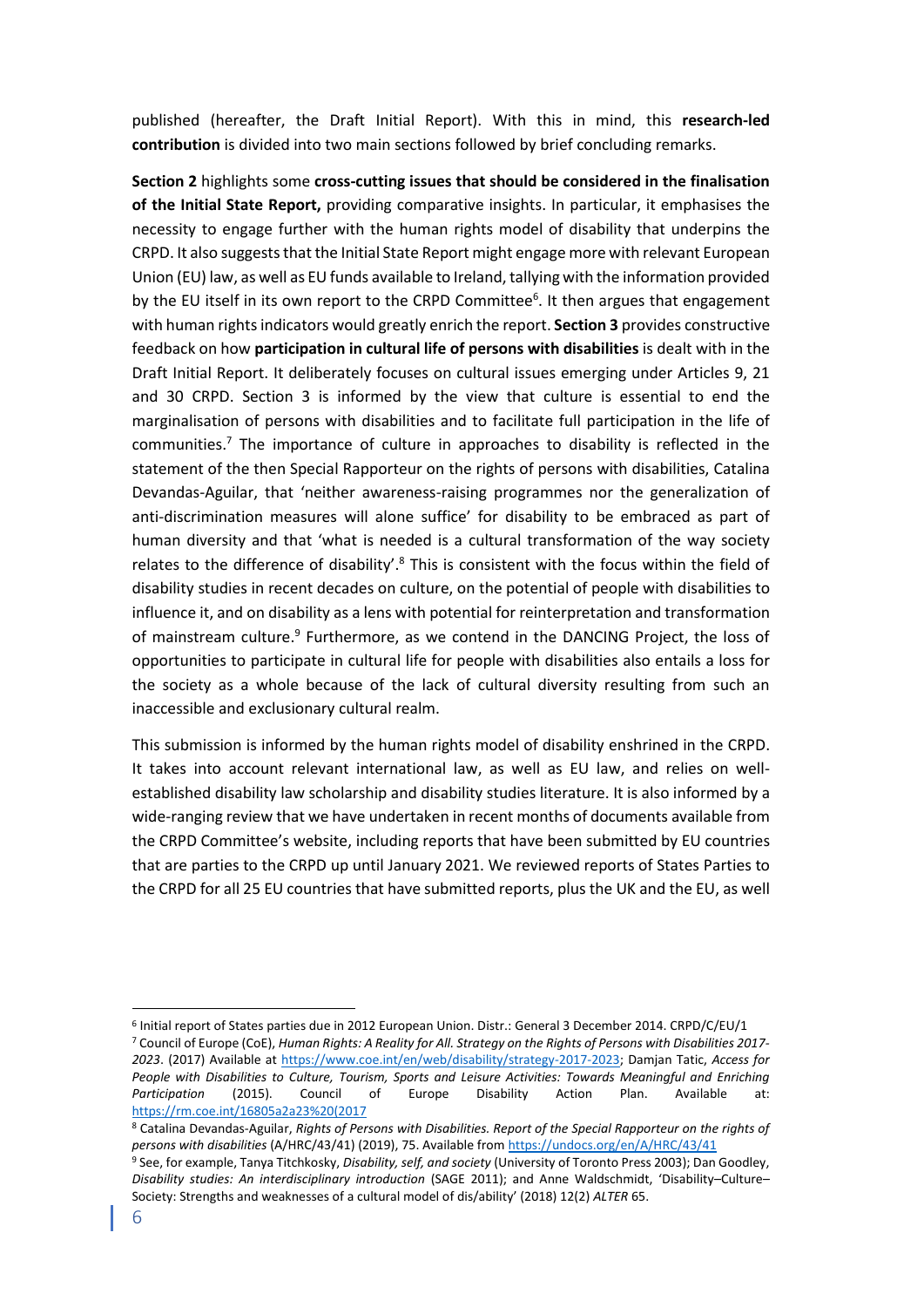as Lists of Issues and Concluding Observations issued by the CRPD Committee in response to them (92 documents in total, including 33 country reports).<sup>10</sup>

This submission uses people-first language ('persons/people with disabilities'), in line with the language used in the CRPD and with the CRPD's understanding of disability.

# <span id="page-6-0"></span>**2. Cross-Cutting Issues**

We suggest that the Initial State Report addresses a number of cross-cutting issues, thereby engaging with the human rights model of disability that underpins the CRPD, and also with relevant EU law as well EU funds available to Member States of the EU. We also recommend that the Initial State Report refers to human rights indicators as point of reference for the implementation of the CRPD in domestic policies. These cross-cutting issues affect all aspects of Ireland's obligations under the CRPD, and should be considered when dealing specifically with every article of the Convention, and when providing, in line with the abovementioned Guidelines of the CRPD Committee, 'a detailed analysis of the impact of legal norms on persons with disabilities' factual situation and the practical availability'.<sup>11</sup>

# <span id="page-6-1"></span>*2.1.Engagement with the Human Rights Model*

The CRPD embodies a 'paradigm shift' away from a social welfare response to disability to a rights-based approach. This is linked to the shift from perceptions of persons with disabilities as 'objects' of charity and from the medical model, towards viewing persons with disabilities as holders of rights. The human rights model of disability builds on the social-contextual model of disability<sup>12</sup> in that it recognises that 'disability is a social construct'.<sup>13</sup> However, it goes further in the sense that it conceives of disability as 'one of several layers of identity'.<sup>14</sup> We note that the Irish Draft Initial Report as a whole does not engage with the human rights model of disability, nor with the paradigm shift (which is, for instance, mentioned in the Initial Report of Germany<sup>15</sup>).

In the introductory statement of the Draft Initial Report, it is indicated that Ireland has 'put in place new laws to protect the rights of people with disabilities' (para. 4). Under Arts 1-4 of CRPD the Draft Initial Report makes various references to human rights, and (at para. 10), it is stated that '[t]he Government attaches great importance to the protection and promotion of human rights in framing legislation. All draft legislation in Ireland is examined by the Office

<sup>10</sup> We reviewed 33 reports of States Parties (including initial reports for 26 countries plus the EU and subsequent reports for Austria, Denmark, Germany, Hungary, Spain, and Sweden); 35 Lists of Issues; 24 Concluding Observations.

<sup>11</sup> UN Committee on the Rights of Persons with Disabilities, *Guidelines on treaty-specific document to be submitted by states parties under article 35, paragraph 1, of the Convention on the Rights of Persons with Disabilities*, 18 November 2009, CRPD/C/2/3, para. A4.2. Available at[: https://www.refworld.org/docid/4eef08452.html](https://www.refworld.org/docid/4eef08452.html)

<sup>&</sup>lt;sup>12</sup> The social-contextual model is a more refined elaboration of the 'pure' social model. See Andrea Broderick and Delia Ferri, *International and European Disability Law and Policy: Text, Cases and Materials* (Cambridge University Press, 2019).

<sup>&</sup>lt;sup>13</sup> UN Committee on the Rights of Persons with Disabilities, General Comment No. 6 on Equality and Non-Discrimination, UN Doc. CRPD/C/GC/6, 26.04.2018, para. 9. Available from: <https://digitallibrary.un.org/record/1626976?ln=en>

<sup>&</sup>lt;sup>14</sup> Theresia Degener, 'A New Human Rights Model of Disability', in V. Della Fina, R. Cera and G. Palmisano (eds.), *The United Nations Convention on the Rights of Persons with Disabilities: A Commentary (*Springer, Cham, 2017, pp. 41-60).

<sup>&</sup>lt;sup>15</sup> Initial reports of States parties. Germany. [19 September 2011] CRPD/C/DEU/1 (Introduction, para. 2).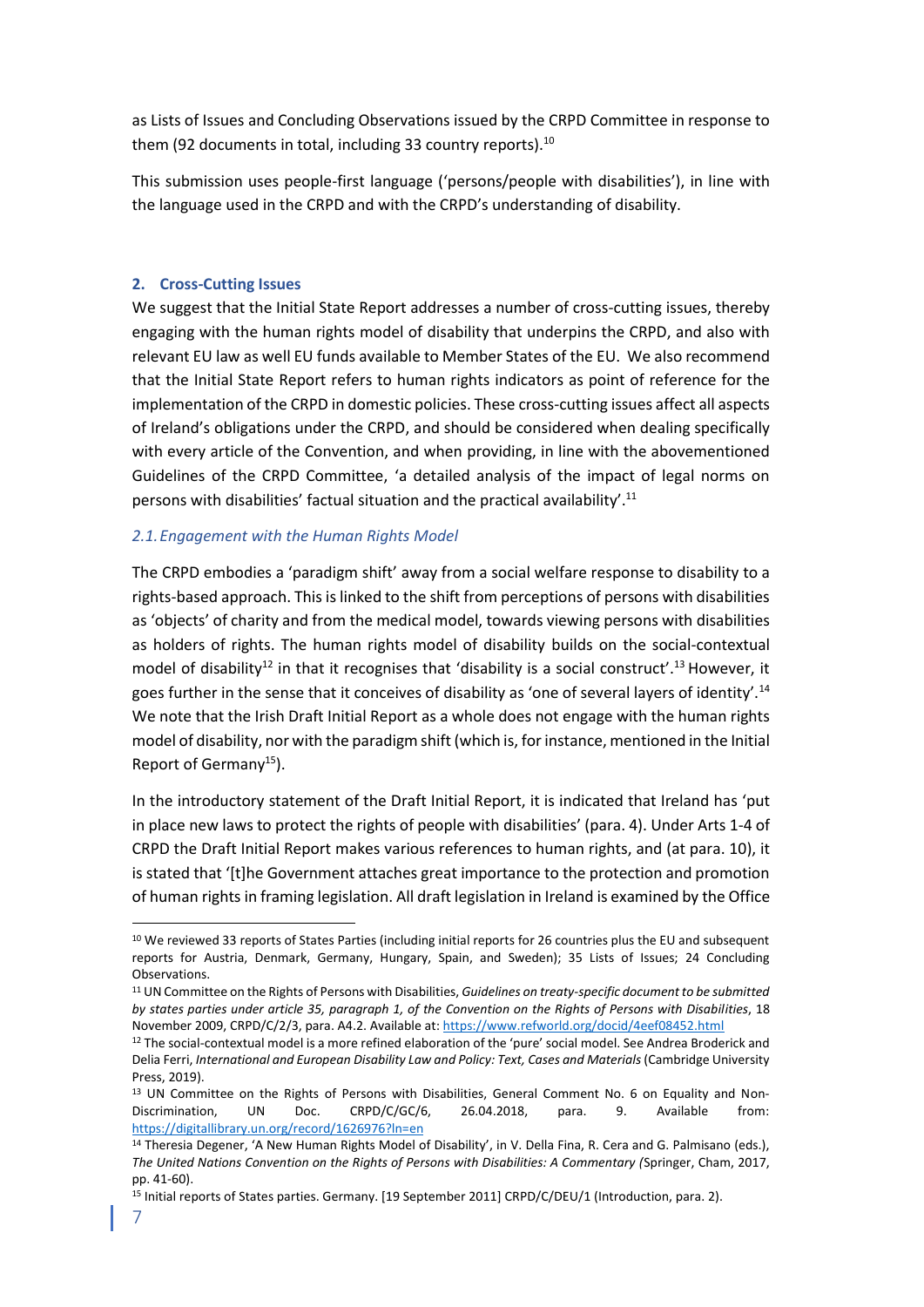of the Attorney General to ensure that it is, *inter alia*, compliant with the human rights provisions of the Constitution and international human rights obligations, including the Convention on the Rights of Persons with Disabilities (CRPD)'. Under Article 5 (para. 22), it is indicated that 'Ireland has robust equality legislation and a significant legal framework to protect human rights. These are detailed in Ireland's Common Core Document'. However, those references are in our opinion insufficient. We contend that the introductory part of the Initial State Report should discuss the extent to which Irish policies have embraced, and will embrace in the future, a human rights approach to disability. We note that the 'National Disability Inclusion Strategy 2017 – 2021 (NDIS) which, alongside the Comprehensive Employment Strategy for People with Disabilities 2015-2024 (CES)' are defined as the 'key framework for policy and action to address the *needs* of persons with disabilities' (para 11). The reference to *needs,* rather than rights, suggests that Ireland has not yet embedded a human rights approach in its disability policies. This tallies with the harsh criticism raised on the CES by some scholars<sup>16</sup> for its conservative approach, and with the critical voices that have stated that a paternalistic and charitable discourse in the Irish government's understanding of disability is still present. $17$ 

We also note that the Draft Initial Report limits itself to reporting legislative definitions of disability, without indicating the extent to which those definitions focus on the interaction between impairments and external barriers (also acknowledging that references to barriers are included under various Articles).<sup>18</sup> We point out that other States have opted for a more explicit engagement with the conceptualisation included in Article 1(2) CRPD. For example, the initial report from Finland explicitly indicates that disability arises 'from interaction between barriers in the environment and the individual'.<sup>19</sup>

We also note that, in the Draft Initial Report, there is no reference to the concept of 'paradigm shift' and how/whether this has occurred in Irish policy and legislation. We highlight that the concept of 'paradigm shift' has been used by the CRPD Committee in its Concluding Observations to some countries, often, but not exclusively, in respect of Article 8 CRPD (Awareness Raising).<sup>20</sup> We note instead that, under Article 8, the Draft Initial Report only places a strong emphasis on equality and refers to the NDIS, including measures around fostering disability awareness and competence in voluntary, sporting, cultural and other organisations. While this is undoubtedly commendable, it would be appropriate for the Initial State Report to refer to the concept of paradigm shift.

<sup>16</sup> Jennifer Van Aswegen, 'Disabling discourses and charitable model of disability: labour market activation for people with disabilities, Ireland – a critical policy analysis' (2017) 35(3) *Disability & Society* 435.

<sup>17</sup> Ibid. See also Jennifer Van Aswegen, David Hyatt and Dan Goodley, 'A critical discourse problematization framework for (disability) policy analysis' (2019) 19(2) *Qualitative Research Journal* 185. However, for a more positive assessment of the CES, see Geraldine Scanlon, Annelise Kamp and Andy Cochrane, 'Transition(s) to work: the experience of people with disabilities in Ireland' (2020) 35(1) *Disability & Society* 1556.

<sup>&</sup>lt;sup>18</sup> We also note that when referring to 'long-lasting' conditions in the context of the Census 2016, the Draft Initial Report does not explain the meaning of the term. This is explicitly indicated in the CRPD Committee, *Guidelines on treaty-specific document to be submitted by states parties under article 35, paragraph 1, of the Convention on the Rights of Persons with Disabilities*, 18 November 2009, CRPD/C/2/3, page 7.

<sup>19</sup> Initial report submitted by Finland under article 35 of the Convention, due in 2018, CRPD/C/FIN/1, para. 17. <sup>20</sup> For example, the Concluding Observations on the Austrian initial report highlight how Austrian society has not seen 'a complete understanding of the paradigm shift created by the human rights-centred approach in the Convention' and recommend awareness-raising 'to effectively transform the old-fashioned charity model of disability'. Concluding Observations: Distr.: General 30 September 2013 (CRPD/C/AUT/CO/1: paras 21-2).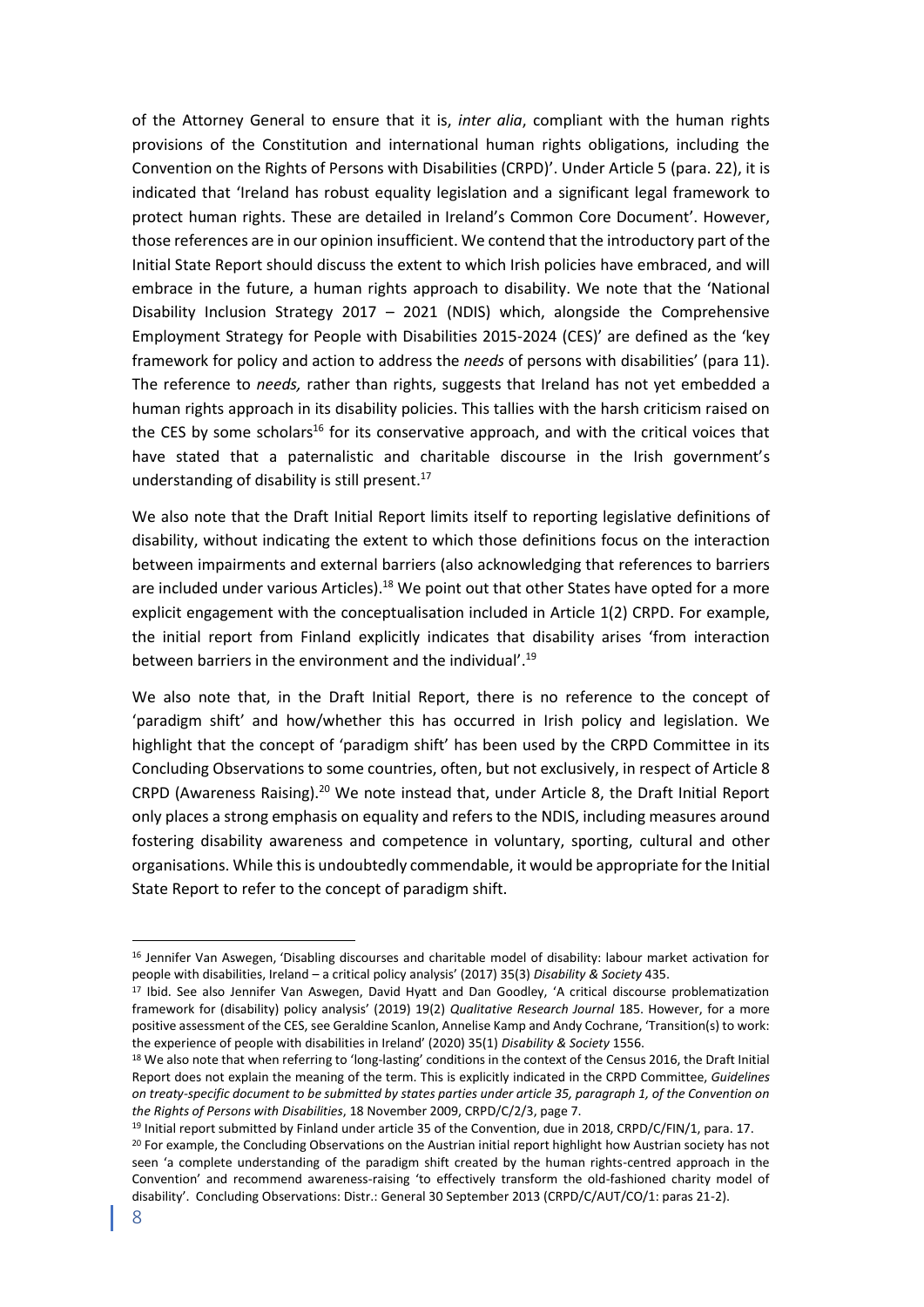# <span id="page-8-0"></span>*2.2.The Relevance of EU Law and Policy*

EU disability law and policy are extremely relevant to Irish people with disabilities, given that the implementation of the CRPD is also happening at the EU level, $^{21}$  and that several fields are regulated, partially or entirely, by the EU. This could be better highlighted in the finalised Initial State Report.

The Draft Initial Report, as it stands, contains only scant references to EU law and policy, and would benefit from a more solid approach to this area. We contend that the report could be improved by recognising the important role of EU law and policy in shaping the overall Irish legal and policy framework for the protection and promotion of the rights of people with disabilities.

We note that Ireland's Common Core Document includes a very general statement on the fact that '[a]s a Member State of the European Union, Ireland is bound by the Charter of Fundamental Rights of the European Union. The Charter recognises specific rights, freedoms and principles (economic and social as well as civil and political), to which EU citizens are entitled when the institutions of the Union and the Member States are implementing Union law. In December 2009, with the entry into force of the Treaty of Lisbon, the Charter was given binding legal effect equal to that of the EU Treaties'. <sup>22</sup> However, we contend that the Initial State Report to the CRPD Committee should also include a specific reference to the EU Charter, in particular to the principles of equality and non-discrimination (Article 21 of the Charter) and of integration of persons with disabilities (Article 26 of the Charter), under Articles 1-4 and /or Article 5. The EU Charter rights and principles should be a point of reference for Irish policies, at present and for the future, as Ireland is bound by them when implementing EU law.<sup>23</sup>

The Draft Initial Report does not mention the European Disability Strategy 2010–2020  $(EDS)<sup>24</sup>$  which has provided the framework for EU action in the area of disability during the last decade. Similarly, no reference is included to its recently announced successor, the Strategy for the Rights of Persons with Disabilities 2021-2030,<sup>25</sup> or to the European Pillar of Social Rights.<sup>26</sup> We believe that those could also be mentioned in the Initial State Report (in particular under Articles 1-4), given their relevance in orientating and supporting current and future Irish disability policies.

The EU has also adopted a number of legislative measures which concern the rights of persons with disabilities, and that have been transposed, or will have to be transposed, into the Irish legal framework. We acknowledge that the Draft Initial Report mentions, at various

<sup>&</sup>lt;sup>21</sup> Council Decision 2010/48/EC of 26 November 2009 concerning the conclusion, by the European Community, of the United Nations Convention on the Rights of Persons with Disabilities [2010] OJ L23/35.

<sup>&</sup>lt;sup>22</sup> Common core document forming part of the reports of States parties: Ireland, HRI/CORE/IRL/2019, para. 99

<sup>&</sup>lt;sup>23</sup> Charter of Fundamental Rights of the European Union (2012/C 326/02) Article 51(1).

<sup>&</sup>lt;sup>24</sup> Commission, 'European Disability Strategy 2010-2020: A Renewed Commitment to a Barrier-Free Europe' COM(2010) 636 final.

<sup>&</sup>lt;sup>25</sup> Commission, 'Union of Equality: Strategy for the Rights of Persons with Disabilities 2021-2030' COM(2021) 101 final.

<sup>&</sup>lt;sup>26</sup> Commission, 'Establishing a European Pillar of Social Rights' COM (2017) 250 final.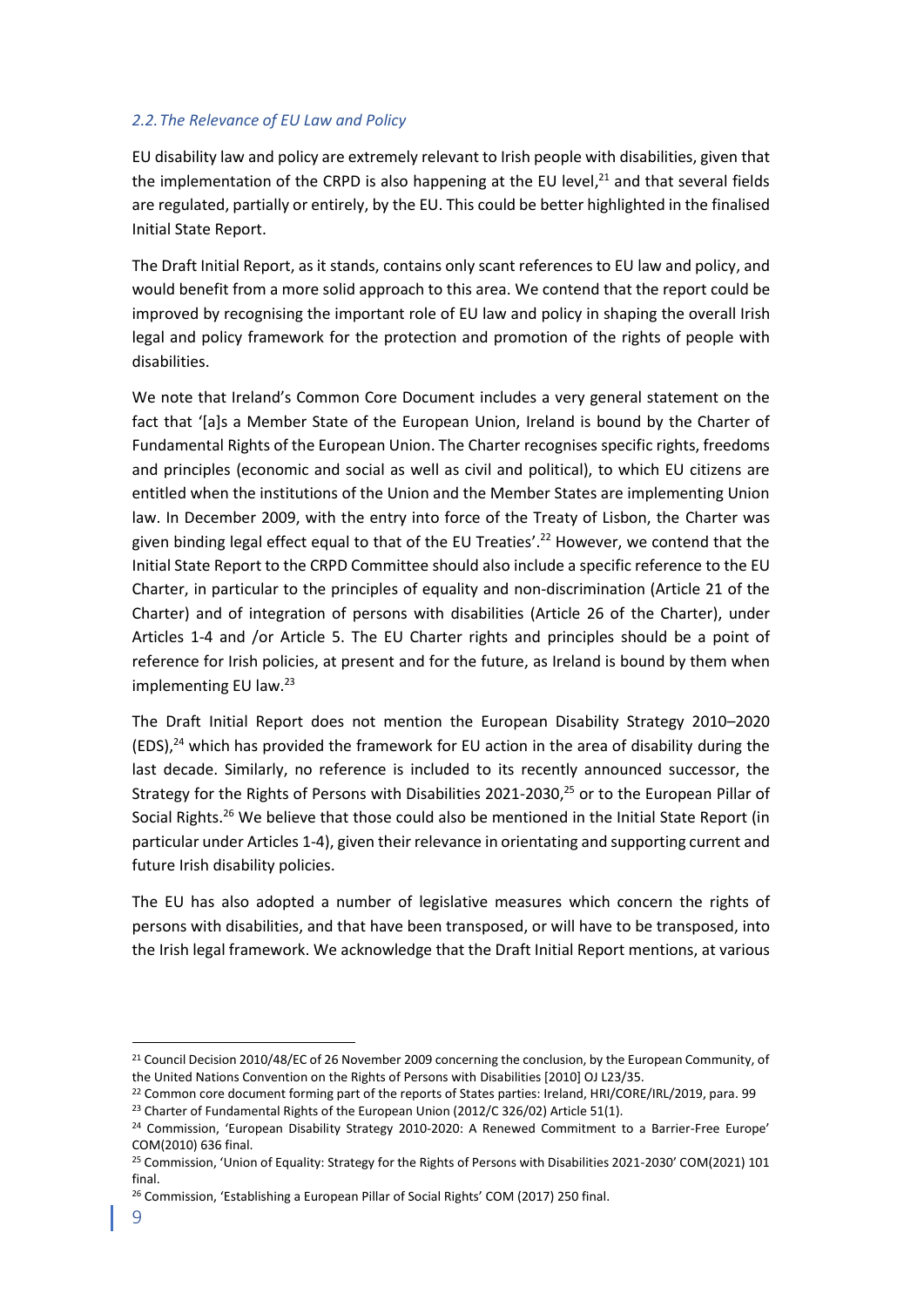junctures, the Employment Equality Directive, $27$  EU Web Accessibility Directive, $28$  and other instruments. The Draft Initial Report also states that the DCEDIY 'coordinates Government action on transposition of the European Accessibility Act' <sup>29</sup> and that 'Ireland is participating in informal meetings organised by the European Commission, which are currently examining the Directive from a sectoral point of view' (para. 78). However, little information is given on how and when Ireland intends to implement that Directive. Furthermore, there is no engagement with the revised Audiovisual Media Services Directive, $30$  which Ireland has not yet transposed. On the whole, we contend that the Initial State Report could engage with EU law (and any national implementing acts) more consistently and in-depth, as it does, for example, in relation to EU legislation on Clinical Trials on Medicinal Products for Human Use (para. 189).

Finally, we argue that the Draft Initial Report could better highlight the role of EU funding, for example European Structural and Investment Funds, $31$  in supporting the rights of people with disabilities in Ireland and in enhancing the human rights model of disability. While the Draft Initial Report refers to some EU-funded programmes, for example the Fund for Students with Disabilities and the Ability Programme, it does not always refer to the European Social Fund in this connection. For instance, it does not do so in relation to the Fund for Students with Disabilities.<sup>32</sup> In that regard, the Draft Initial Report could also be enhanced by further detailing the specific projects supported or co-funded by the EU, such as the Blossom Personal Empowerment Programme.<sup>33</sup>

# <span id="page-9-0"></span>*2.3.OHCHR Human Rights-Based Indicators*

The drafting of the Initial State Report could benefit from a comprehensive use of human rights based indicators elaborated by the Office of the High Commissioner for Human Rights (OHCHR) in support of a disability inclusive 2030 Agenda for Sustainable Development.<sup>34</sup> We acknowledge that the Draft Initial Report, under Article 32, mentions 'Ireland's first Sustainable Development Goals National Implementation Plan (2018-2020)' (para. 459). However, it would be worthwhile to refer throughout the Initial State Report to the OHCHR indicators, which will also aid in adopting a human rights based approach to disability and facilitating assessment of progress. We would also suggest that an explicit reference is included with regard to the possibility and/or willingness to use those indicators in the future.

<sup>&</sup>lt;sup>27</sup> Directive 2000/78/EC of 27 November 2000 establishing a general framework for equal treatment in employment and occupation [2000] OJ L303/16.

<sup>&</sup>lt;sup>28</sup> Directive (EU) 2016/2102 of 26 October 2016 on the accessibility of the websites and mobile applications of public sector bodies [2016] OJ L327/1.

<sup>&</sup>lt;sup>29</sup> Directive (EU) 2019/882 of 17 April 2019 on the accessibility requirements for products and services [2019] OJ L151/70.

<sup>30</sup> Directive (EU) 2018/1808 of 14 November 2018 amending Directive 2010/13/EU on the coordination of certain provisions laid down by law, regulation or administrative action in Member States concerning the provision of audiovisual media services (Audiovisual Media Services Directive) in view of changing market realities [2018] OJ L303/69.

<sup>31</sup> On the European Structural and Investment Funds in Ireland, see [https://eufunds.gov.ie/.](https://eufunds.gov.ie/) 

<sup>32</sup> On Ireland and the European Social Fund, see also [https://ec.europa.eu/esf/main.jsp?catId=385&langId=en.](https://ec.europa.eu/esf/main.jsp?catId=385&langId=en) 

<sup>33</sup> For more information on this project, see <https://blossomireland.ie/> See also Government of Ireland information:<https://eufunds.ie/portfolio/howard-davies-story/>

<sup>&</sup>lt;sup>34</sup> The OHRCH human rights-based indicators are available here: [https://www.ohchr.org/EN/Issues/Disability/Pages/SDG-CRPDindicators.aspx#Project.](https://www.ohchr.org/EN/Issues/Disability/Pages/SDG-CRPDindicators.aspx#Project)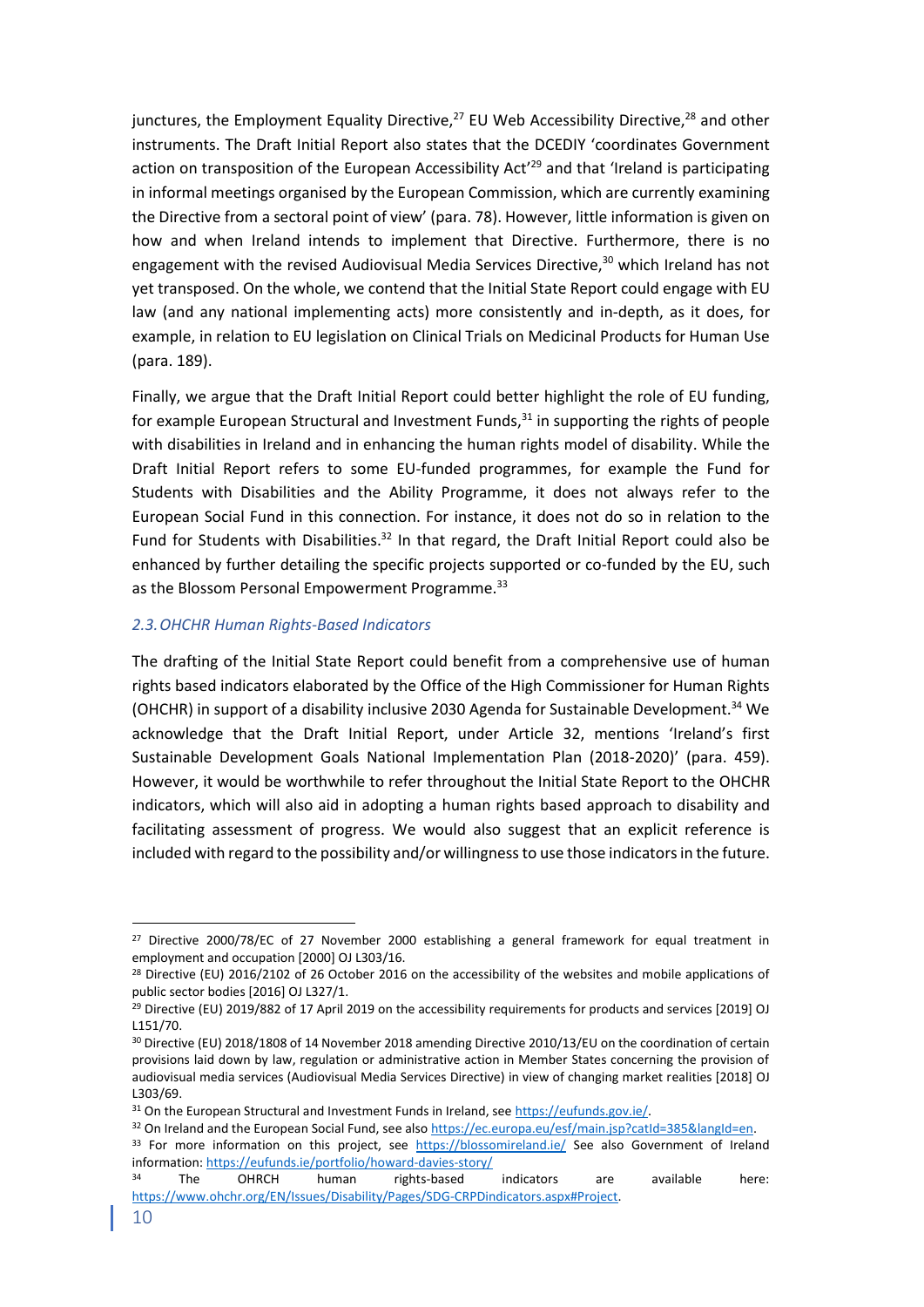We highlight that these indicators encompass structural, process and outcome indicators. Structural indicators measure the acceptance, intent and commitment to human rights and enactment of legal instruments and the adoption of policies for the implementation of human rights. Process indicators measure efforts to transform commitments into desired results and assess policies and measures taken to implement commitments on the ground. Outcome indicators measure the results of efforts to further human rights. Structural indicators are key for *ex-ante* impact assessment, while process and outcome indicators should be key in *ex-post* assessment.

### <span id="page-10-0"></span>**3. The Right to Participate in Culture of Persons with Disabilities**

In this section, we examine the right of persons with disabilities to participate in culture, which is the focus of our research in the DANCING Project. In particular, we aim to highlight how the Draft Initial Report could be strengthened, paying attention to the implementation of Article 30 CRPD, while also considering Articles 9 and 21 CRPD. Even though the Draft Initial Report addresses Article 30 under two headings: 'Access to cultural materials and activities', and 'Tourism and sport', this submission deliberately focuses on the first of these two areas.

As a preliminary consideration, we wish to refer to the fact that Article 30 CRPD enshrines an approach to culture that is broad. It requires States Parties to ensure access to cultural materials in accessible formats, television programmes, films, theatre and other cultural activities in accessible formats; cultural performances or services, such as theatres, museums, cinemas and libraries, and, as far as possible, monuments and sites of national cultural importance. In that regard, Article 30 CRPD also includes an explicit commitment 'to ensure that laws protecting intellectual property rights do not constitute an unreasonable or discriminatory barrier to access by persons with disabilities to cultural materials'. It then requires States Parties to promote the right of people with disabilities to develop and utilise their creative, artistic and intellectual potential, as both amateur and professional artists, and to have their linguistic and cultural identities recognised and supported (with Sign language specifically mentioned).

The Draft Initial Report, under the heading 'Access to Cultural Materials and Activities' (paras. 413-420), refers to actions taken under the Social Inclusion and Community Activation Programme (SICAP), support for Arts and Disability Ireland through the Arts Council, and actions to make heritage sites more accessible. It also refers to relevant legislation (the Copyright and Other Intellectual Property Law Provisions Act 2019, the Irish Sign Language Act, and the EU (Marrakesh Treaty) Regulations 2018). There is also a mention of guidelines and funds to facilitate users of Irish Sign Language in relation to access to social, educational and cultural events and services. While these references are appropriate, we contend that the Initial State Report could adopt a more comprehensive and neater structure that addresses all the obligations included in Article 30 CRPD in a more detailed fashion. Furthermore, in relation to access to culture, the report might make more explicit a broad understanding of accessibility. Making cultural venues truly accessible requires actions, that could be detailed in the Initial State Report across a range of fronts. This is necessary,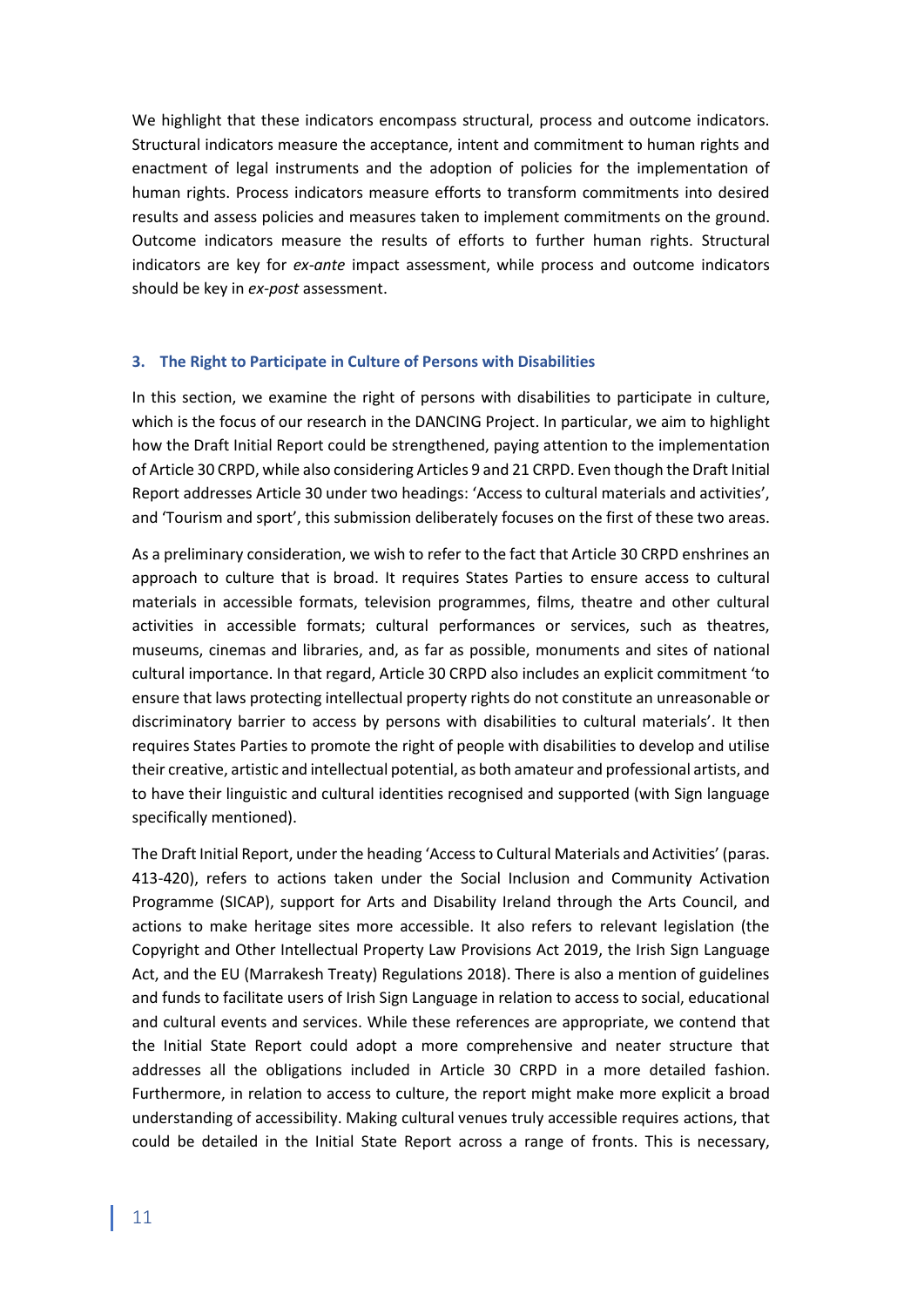because, as one commentator puts it in a discussion of museums and heritage sites,  $35$ adopting solely visual cues for navigation may lead to the exclusion of people with sight impairments; auditory only cues may lead to the exclusion of people with hearing impairments, while people with learning disabilities may experience design exclusion when wayfinding cues are complicated to follow.

The reminder of this section addresses various thematic issues: accessibility; barriers and facilitators to cultural participation; Sign language and Deaf culture; and mainstreaming.

# <span id="page-11-0"></span>*3.1.Accessibility of Cultural Venues, Goods, Services, Activities*

Accessibility of cultural venues, goods services and activities is not addressed in the Draft Initial Report in any great detail under Article 30, although, admittedly, several relevant accessibility measures are listed under Articles 9 and 21. We would suggest a streamlining of the Initial State Report in this respect.

First, under Article 9, the Draft Initial Report outlines a list of initiatives and policies relating to accessibility of buildings, services and public space. However, we contend that physical accessibility of cultural venues should be better addressed, either under this Article, or, more appropriately, under Article 30 CRPD. Under Article 30, the Draft Initial Report makes reference to Section 29 of the Disability Act, which requires that, in as far as practicable, public bodies must ensure that the whole, or a part of a heritage site to which the public has access, is accessible to persons with disabilities and can be visited with ease and dignity' (para. 416). This reference seems in line with what is included in other States' reports to the CRPD. However, other State reports have given more detail and have often addressed how physical access to venues is ensured, and/or they indicate steps taken or being planned to address this. Our review of reports of State Parties to the CRPD Committee suggests that such references (to physical accessibility/inaccessibility of venues like museums, galleries, theatres, libraries, or heritage sites) occur in the Article 30 responses in reports from 21 countries (out of a total of 26 States that had filed reports). Furthermore, examples related to how Section 29 of the Disability Act has been implemented would improve the Draft Initial Report. We also note that some State party reports quantify the accessibility of certain types of venues in their countries. For example, the report from France states that fully accessible cinemas amount to  $73\%$ .<sup>36</sup> Including data (if available) would be important, and would support the work of the CRPD Committee.

Secondly, the Draft Initial Report also mentions the Code of Practice on Accessible Heritage Sites, which 'requires that interpretive information, where provided, should be accessible'. It also refers to the Arts and Disability Ireland 'Access Partnership initiative' having given rise to a 'local knowledge network that will foster awareness, education and share resources to improve accessibility and inclusion for persons with disabilities to the arts in Dublin'. We would suggest that the Initial State Report engages more with those aspects and provides concrete examples of how accessibility has been ensured. In that regard, our review of reports to the CRPD Committee has revealed that State reports often address access to the

<sup>&</sup>lt;sup>35</sup> William Renel, 'Sonic accessibility: Increasing social equity through the inclusive design of sound in museums and heritage sites' (2019) 62(3) *Curator: The Museum Journal*:377-402, para. 383.

<sup>&</sup>lt;sup>36</sup> Initial report submitted by France under article 35 of the Convention, due in 2012. [Date received: 8 May 2016] CRPD/C/FRA/1: para. 300.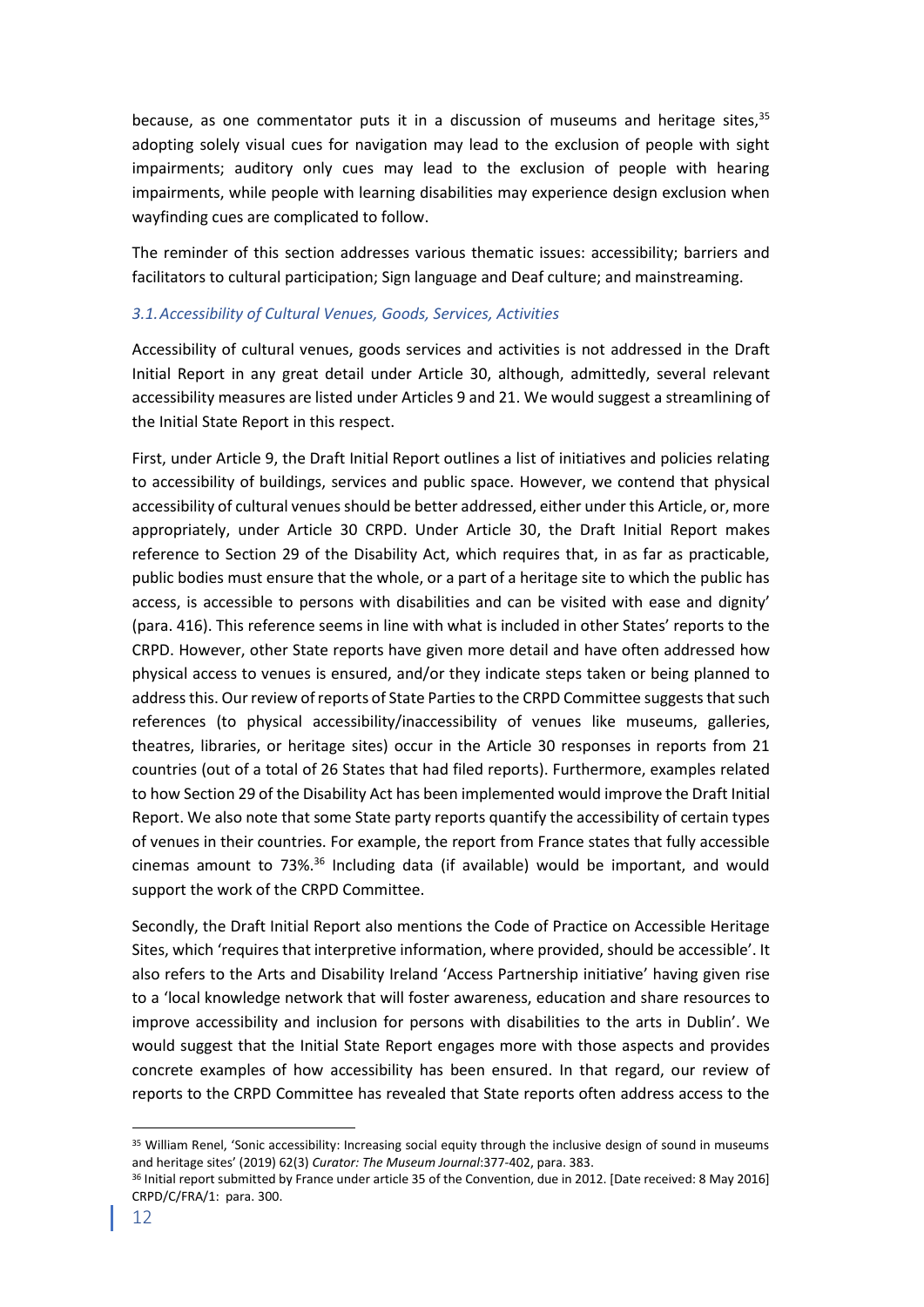content of cultural products – films, theatres, libraries, heritage sites, etc. For example, the initial Report from Czechia<sup>37</sup> instances a venue with a tactile exhibition, the digitalisation of content, and the Museum of Puppet Culture as enabling visitors to engage by touch; a festival of Pantomime and Motion Theatre is also referenced where Deaf or hearing-impaired people are said to constitute over half of participants. Other examples are seen in the initial report of Estonia,<sup>38</sup> which mentions theatres using text strips and sign language interpretation, loop systems, and also subtitling of films and inclusivity of cultural sites, museums and art galleries.

Thirdly, we note that the Draft Initial Report does not engage much with audiovisual services. We suggest that more emphasis on audiovisual services should be included, along with an indication of the steps to implement the most recent Audiovisual Media Services Directive (and namely Article 7 of this Directive). $39$  We note that there is a reference to mass-media under Article 21, and that the Broadcasting Authority of Ireland (BAI) Codes & Standards, in line with the Broadcasting Act 2009, 'develops Access Rules that determine the levels of subtitling, sign language and audio description that licensed broadcasters will be required to provide' (para 262). This tallies with what indicated on accessibility of information during emergencies under Article 11 (para. 126). However, the report could highlight the extent to which the general scheme of the Online Safety and Media Regulation Bill<sup>40</sup> and the planned legislation intend to reinforce accessibility under Article 30.

Fourthly, we note that the Draft Initial Report includes a reference to libraries under Article 9 (para. 120). However, we suggest that this reference is moved (or expanded) to come under Article 30. In that regard, we highlight that several State reports include detailed references under Article 30 to libraries making their contents more accessible for a range of persons with disabilities (including not only people experiencing sight impairment, but also for people experiencing other impairments such as dyslexia and intellectual disability). For example, reports from Denmark (both its initial report and its combined  $2^{nd}/3^{rd}$  reports<sup>41</sup>) refer to a state-owned library producing audio books, e-books and Braille for visually impaired and dyslexic people and also providing Braille music scores, books and newspapers. Furthermore, under Article 21, para. 260 of the Draft Initial Report refers to intellectual disability and to relevant public information being made available in easy-to-read formats. In this connection, the Freedom of Information Act 2014 is referenced as providing assistance to 'requesters with disabilities'. However, nothing related to this is included under Article 30. As highlighted above, reports of other countries detail efforts made in libraries or other institutions to make easy to read information and resources available. The Irish Government might also consider highlighting how and to what extent accessibility of cultural material for people with

<sup>37</sup> Initial reports of States parties due in 2011. Czech Republic. [1 November 2011] CRPD/C/CZE/1: para. 456-60. <sup>38</sup> Initial report submitted by Estonia under article 35 of the Convention, due in 2014. [Date received: 4 December 2015] CRPD/C/EST/1: paras 220-28.

<sup>&</sup>lt;sup>39</sup> Directive (EU) 2018/1808 of the European Parliament and of the Council of 14 November 2018 amending Directive 2010/13/EU on the coordination of certain provisions laid down by law, regulation or administrative action in Member States concerning the provision of audiovisual media services (Audiovisual Media Services Directive) in view of changing market realities [2018] OJ L303/69.

<sup>40</sup> Government of Ireland, Online Safety and Media Regulation Bill - General Scheme (January 2020)

<sup>41</sup> Initial reports of States parties Denmark. [24 August 2011] CRPD/C/DNK/1: para. 337; Combined second and third periodic reports submitted by Denmark [Date received: 25 April 2020] Distr.: General 23 July 2020 CRPD/C/DNK/2-3: para. 172.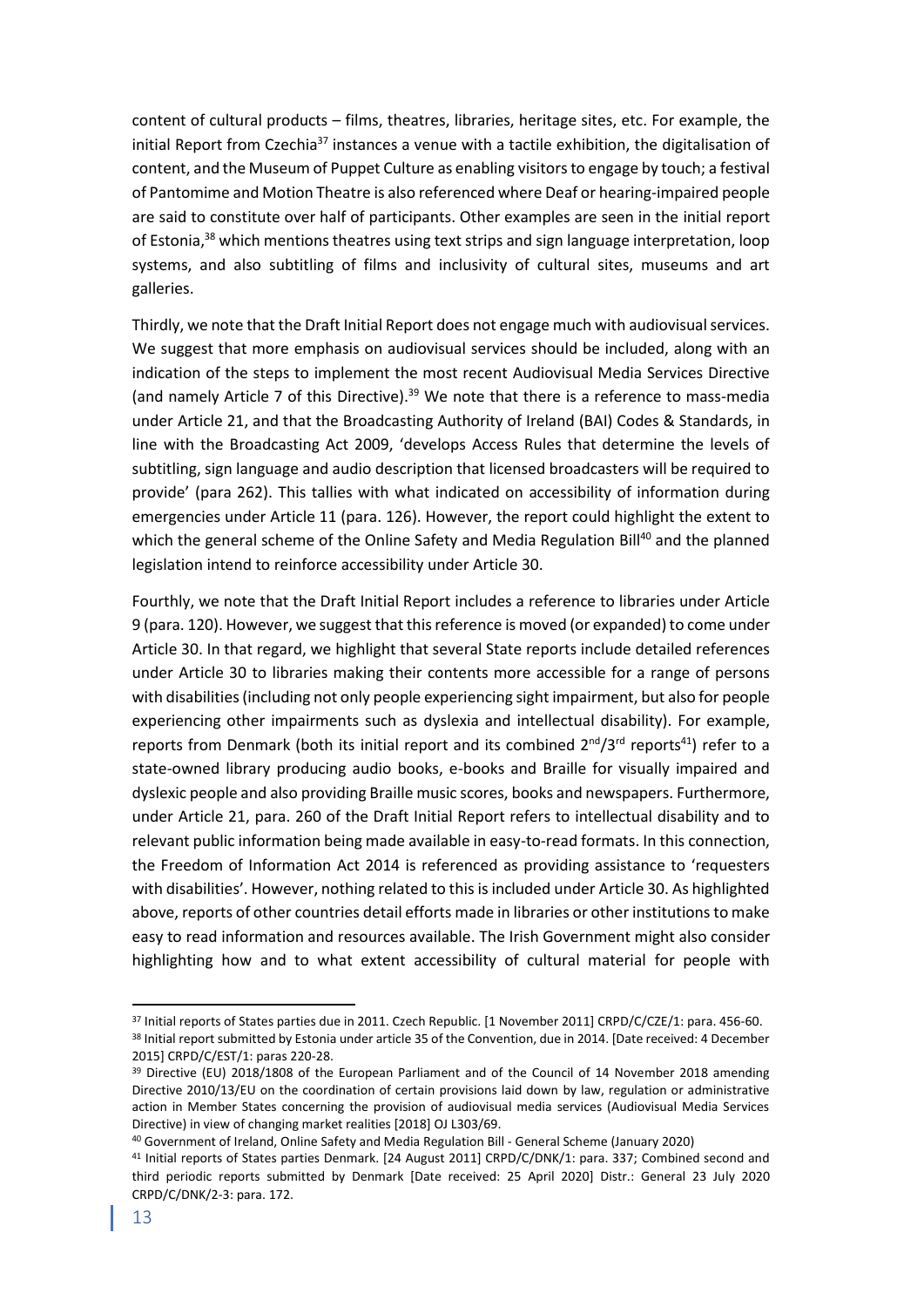intellectual and/cognitive disability is considered, and constructively lay the foundations for further exploring this issue in conjunction with relevant organisations of people with disabilities.

Finally, the Draft Initial Report does not include any detailed reference to accessibility of films. We contend that a reference should be included to signal a specific commitment of the Irish Government to fully implementing Article 30 CRPD, and again examples can be provided. We note that, for instance, the second/third report from Denmark $42$  mentions funding being made conditional on films having subtitles and an experimental scheme involving audio description. Several other State reports also highlight initiatives to support accessibility of film. 43

# <span id="page-13-0"></span>*3.2.Participation in Culture: Barriers and Facilitators*

We suggest that the Initial State Report places an emphasis on existing barriers and how they have been dismantled, and on what facilitators to cultural participation have been put in place. The Initial State Report could also list other actions that have supported cultural participation of people with disabilities or that will do so in the future (which are not detailed in the current Draft Initial Report). We note that several State reports discuss as facilitators of cultural participation measures providing for free or discounted entry to cultural venues or companion passes. We also note that Ireland, as yet, has not participated in the EU Disability Card pilot. However, it would be interesting to indicate whether Ireland would join this EU endeavour. For example, the initial report from Finland refers to free admission to many museums and to the EU Disability Card, enabling people with disabilities to participate more easily to cultural (and other) events. 44

We also suggest that the Initial State Report adopts a more systematic approach signaling the importance of participation of persons with disabilities across all levels of consumption and production of culture. With regard to the latter, the Draft Initial Report mentions the Realise Production Award. However, the role of the Arts Council and of Arts and Disability Ireland in supporting the creative potential of persons with disabilities could be better highlighted. We note, based on our review, that there are many examples in State reports to the CRPD Committee that mention professional engagement of persons with disabilities in culture. For example, the initial report from Sweden recognises 'personal creation' and opportunities to share in 'professional artistic creation', stating that it is becoming increasingly common for professional theatre and dance groups to include actors and dancers both with and without disabilities'.<sup>45</sup> It instances the National Theatre, within which a Quiet Theatre produces drama in sign language.<sup>46</sup> In a similar vein, a report from Denmark (Annex 1 to the Combined second and third periodic report) $47$  refers to theatre initiatives

<sup>42</sup> Combined second and third periodic reports submitted by Denmark [Date received: 25 April 2020] Distr.: General 23 July 2020. CRPD/C/DNK/2-3: Annex 1: para. 17.

<sup>&</sup>lt;sup>43</sup> These include the initial report of France (CRPD/C/FRA/1: para. 300), of Germany (CRPD/C/DEU/1: para. 174, 262), and of Slovakia (CRPD/C/SVK/1: paras 382-384).

<sup>44</sup> Initial report submitted by Finland under article 35 of the Convention, due in 2018 [Date received: 9 August 2019] CRPD/C/FIN/1: para. 439-440.

<sup>45</sup> Initial reports submitted by Sweden [7 February 2011] CRPD/C/SWE/1: paras. 282, 287, 289.

<sup>46</sup> Ibid.

<sup>47</sup> Combined second and third periodic reports submitted by Denmark [Date received: 25 April 2020] Distr.: General 23 July 2020. CRPD/C/DNK/2-3: Annex 1, paras 14-15.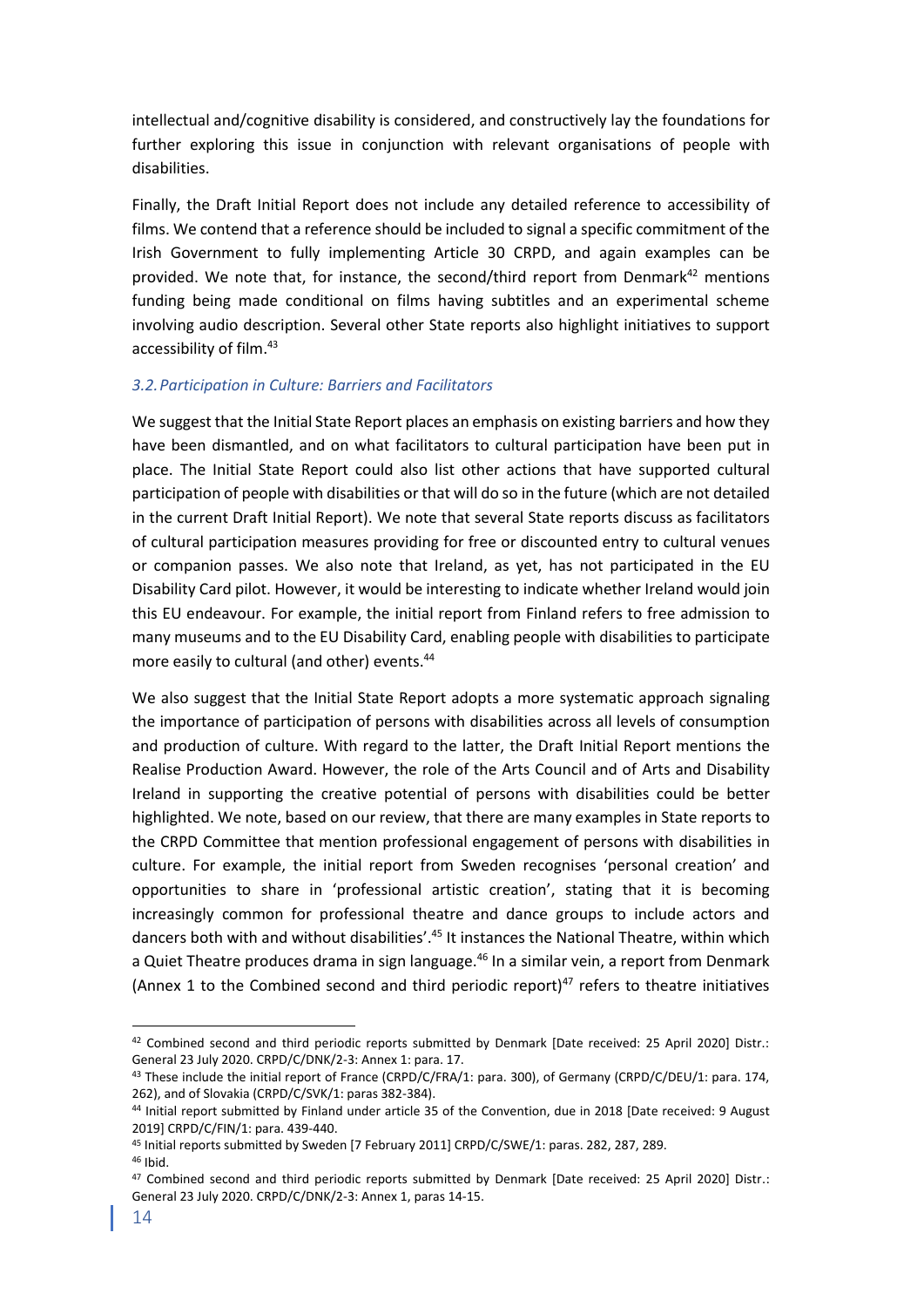including reference to the Glad Theatre in Copenhagen with a cast which persons with disabilities as actors. Overall, we would suggest that the Irish Government considers if the Initial State Report might refer to further initiatives (or to the intended development of them) that aim to promote participation by people with disabilities within cultural activities, and that would include consideration of pathways to development as professional artists/actors/performers for people with disabilities.

# <span id="page-14-0"></span>*3.3.Sign Language and Deaf Culture*

Several references to Irish Sign Language are included throughout the Draft Initial Report. Under Article 21, at para. 263, the Draft Initial Report refers to the fact that the Irish Sign Language Act includes the recognition of Irish Sign Language (ISL) as an official language. Under Article 30, it is indicated that the 'Irish Sign Language Act makes provision for the Minister for Employment Affairs and Social Protection, with the consent of the Minster for Public Expenditure and Reform to provide funds to facilitate users of ISL in relation to access to social, educational and *cultural* events and services' (para. 419) <sup>48</sup>. We note, however, that there is no reference to Deaf culture or to the identity of Deaf people. By contrast other State reports suggest a more comprehensive engagement with recognition of sign language users as a linguistic group and/or of Deaf culture. For example, the initial report from Finland refers in its Article 21 response to sign language users as a linguistic group. <sup>49</sup> Moreover, the Draft Initial Report does not engage with promotion of Deaf culture through research and education. It is only highlighted that 'guidelines are being developed for the administration of a scheme to facilitate access to social, educational and cultural events and services by ISL users' (para. 419). In our systematic review of State reports, we found commitments to research and education on Deaf culture in several reports. For example, Denmark (Combined second and third periodic reports)<sup>50</sup> refers to universities with a focus on sign language, and to government agreeing to fund maintenance of the Danish Sign Language Dictionary. Similarly, an Austrian report (Combined second and third periodic reports) $51$  refers to research and courses on sign language, and the history of Deaf people and their culture, the operation of an Austrian Sign Language database (LedaSila), and cooperation on international projects (such as the sign language database SpreadTheSign and the Erasmus+ project entitled Deaf Language Awareness). These are issues that we would suggest for exploration with representatives of Deaf people in Ireland, which might be followed by agreed measures to be taken and reflected in the Initial State Report.

### <span id="page-14-1"></span>*3.4.Commitment towards Mainstreaming*

We suggest that the Draft Initial Report indicates a commitment towards mainstreaming the issue of disability in all cultural policies and processes, to ensure that the human right of persons with disabilities to full and equal participation is realised.

<sup>48</sup> Emphasis added.

<sup>49</sup> Initial report submitted by Finland under article 35 of the Convention, due in 2018 [Date received: 9 August 2019 ] CRPD/C/FIN/1: paras 259-279, 444.

<sup>50</sup> Combined second and third periodic reports submitted by Denmark [Date received: 25 April 2020] Distr.: General 23 July 2020. CRPD/C/DNK/2-3, para. 169.

<sup>51</sup> Combined second and third reports submitted by Austria under article 35 of the Convention, due in 2018. [Date received: 17 October 2019]. Distr.: General 7 May 2020 CRPD/C/AUT/2-3: para. 171.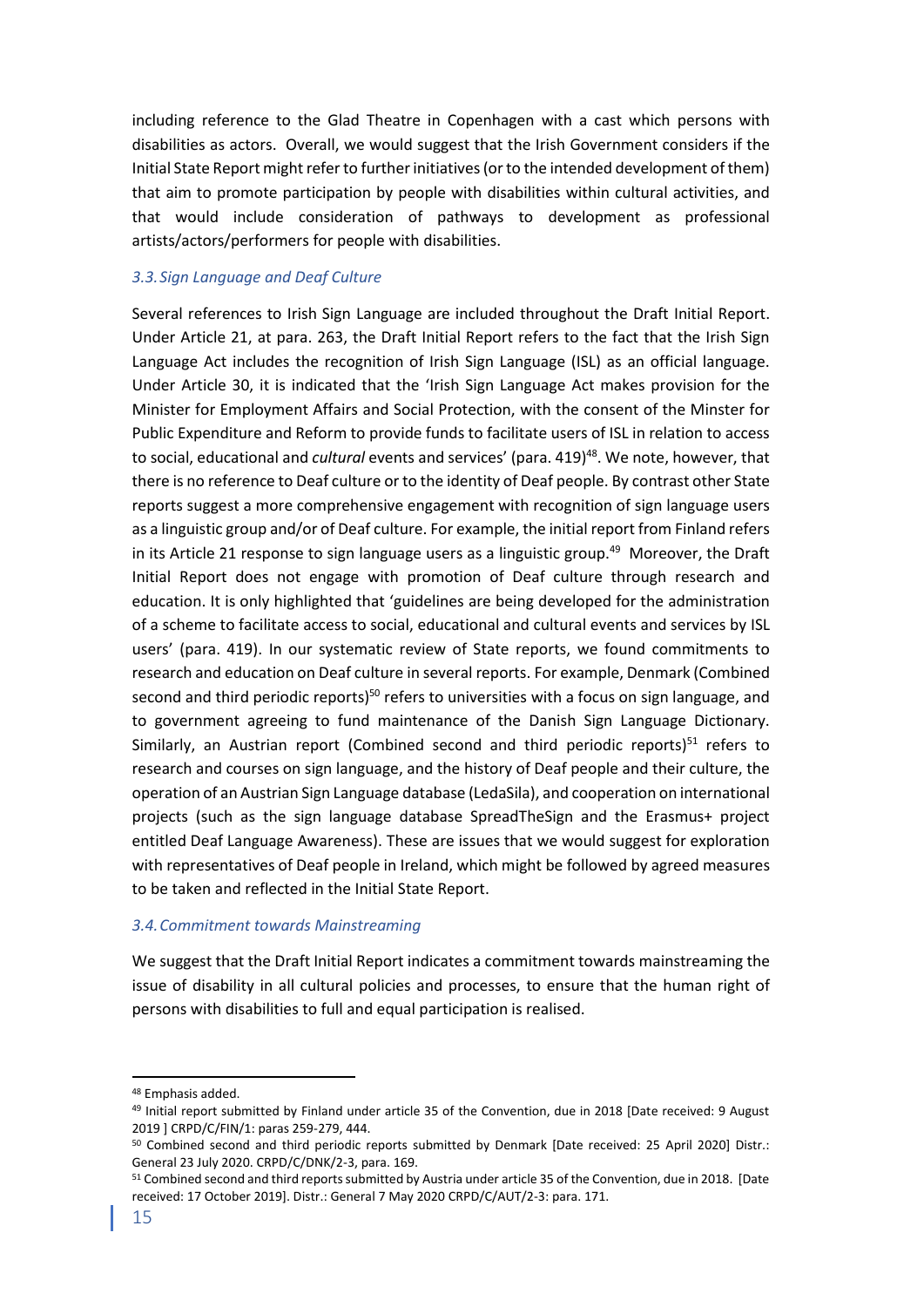We note that there is no reference in the Draft Initial Report to 'Culture 2025 - A National Cultural Policy Framework for Ireland' (Culture 2025 Framework).<sup>52</sup> Culture 2025 Framework highlights that 'providing *opportunities for wider and richer cultural and creative participation* can also contribute to community cohesion and reduce social exclusion and isolation, leading to more resilient and sustainable communities'.<sup>53</sup> In that regard, the role of this cultural policy framework in supporting the implementation of the CRPD, should be further highlighted. Drawing from our review of States' reports, we give, as an example, the statement contained in the initial report of Sweden, which refers to people with disabilities having better opportunities to participate in cultural life, and signals a systematic approach by stating that 'a disability perspective must be integrated in the regular granting of subsidies within the fields of culture and sport'.<sup>54</sup> Another example comes from the initial report from Denmark, which refers to the drawing up of a national cultural strategy, including an action plan for people with disabilities underpinned by a budget. <sup>55</sup> Furthermore, albeit amidst the pandemic, Galway has been the European Capital of Culture for 2020. Reference to how participation of persons with disabilities in that context should be succinctly included.

#### <span id="page-15-0"></span>**4. Concluding Remarks**

Welcoming this consultation, as well as the engagement of the Irish Government with the CRPD implementation, this submission has provided some feedback on the Draft Initial Report, highlighting how the report would benefit from addressing at various junctures with cross-cutting issues. Furthermore, we have suggested a more detailed reporting under Article 30 CRPD. While it might be the case that Article 30 and rights in the area of culture can be seen as less vital than in other areas, Karima Bennoune, the UN Special Rapporteur in the field of cultural rights, has recently stated that '[e]ven in these trying times, when more than half a million people have died from the virus, *cultural rights are not a luxury*', and 'are key to the overall implementation of universal human rights and a crucial part of the responses to many current challenges, from discrimination and poverty to COVID-19 itself'.<sup>56</sup> Hence, we would encourage the Irish Government to address more widely and systematically that area.

<sup>52</sup> Government of Ireland. *Culture 2025, A National Cultural Policy Framework to 2025* (2020).

<sup>53</sup> Ibid. page 10.

<sup>&</sup>lt;sup>54</sup> Initial reports submitted by Sweden [7 February 2011] CRPD/C/SWE/1: para. 288.

<sup>55</sup> Initial reports of States parties Denmark. [24 August 2011] CRPD/C/DNK/1: para. 334.

<sup>56</sup> Karima Bennoune, 'Culture is at the Heart of Our Response to Covid-19' (Local and Regional Governments Day on Accelerating transformation from the ground-up in a post-Covid era, UN High Level Forum on Sustainable Development, July 2020), at 1, available at: [https://www.ohchr.org/Documents/Issues/CulturalRights/K.Bennoune-speechHLPF2020.docx.](https://www.ohchr.org/Documents/Issues/CulturalRights/K.Bennoune-speechHLPF2020.docx) Emphasis added.